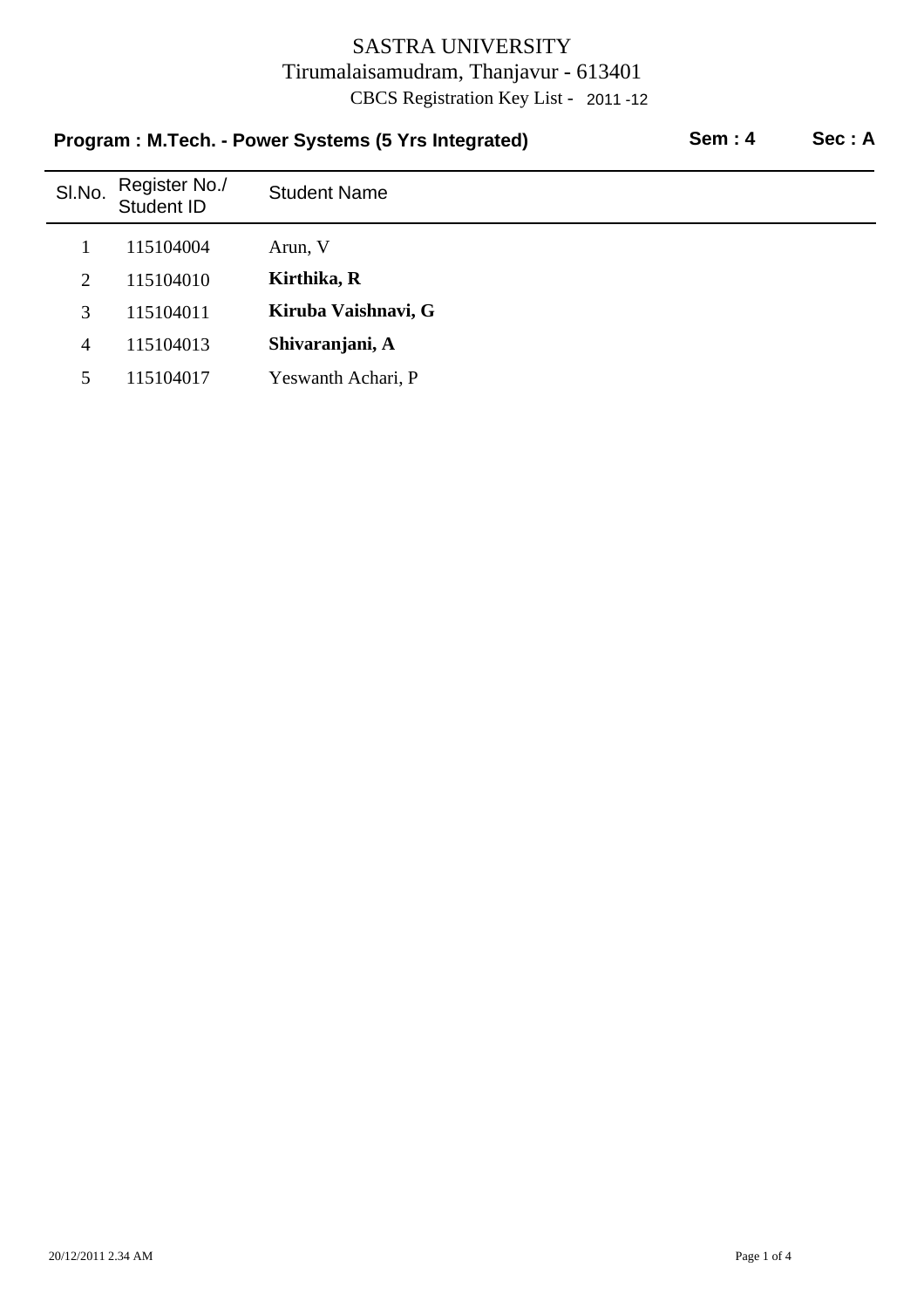| Program: M.Tech. - Power Systems (5 Yrs Integrated) |                             |                           | Sem:4 | Sec : B |
|-----------------------------------------------------|-----------------------------|---------------------------|-------|---------|
| SI.No.                                              | Register No./<br>Student ID | <b>Student Name</b>       |       |         |
|                                                     | 115104002                   | Aishwariya, B             |       |         |
| 2                                                   | 115104003                   | Anuj Shukla               |       |         |
| 3                                                   | 115104008                   | Jaya Chandran, P          |       |         |
| 4                                                   | 115104009                   | Kanderi Chandana Chowdary |       |         |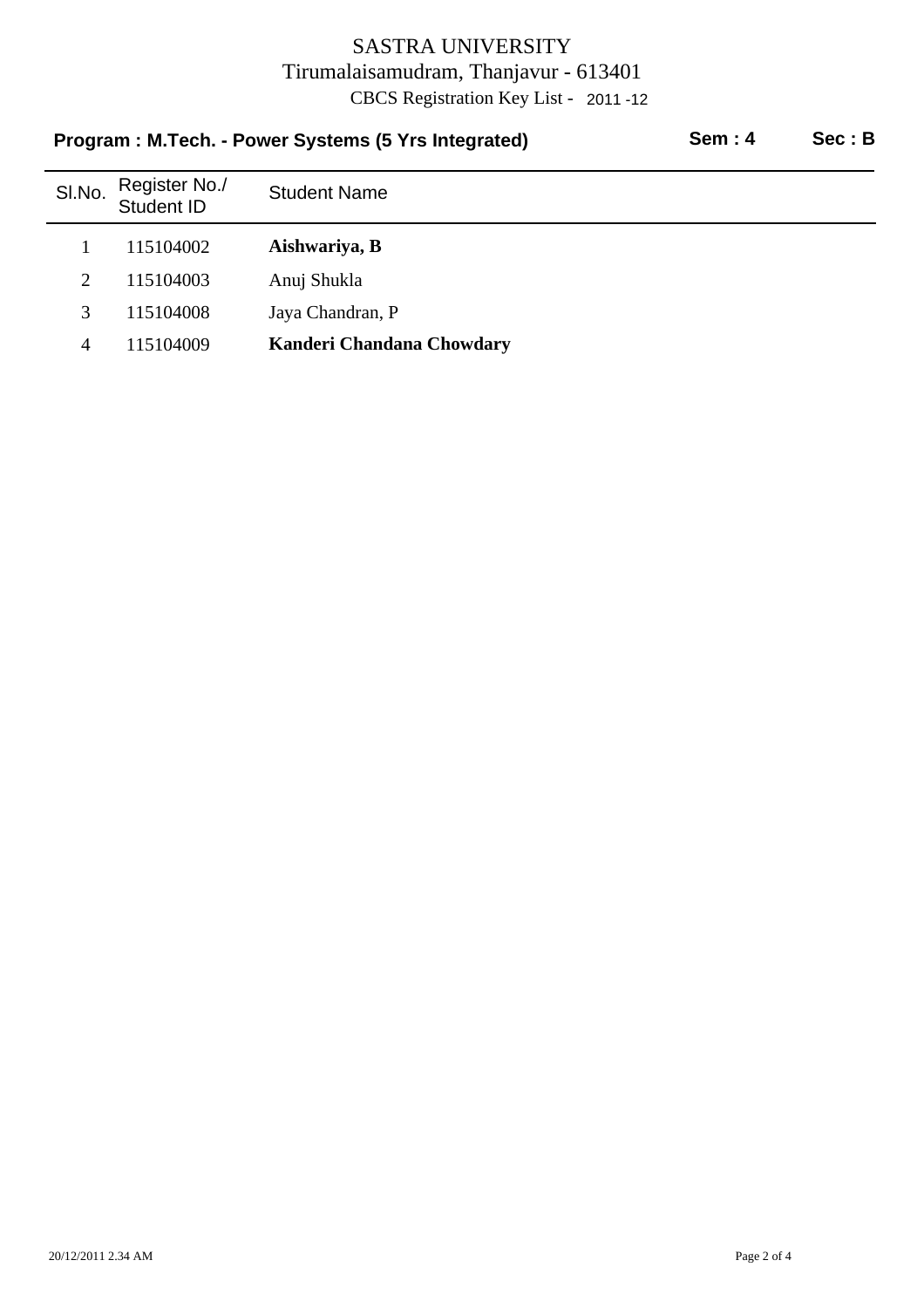| Program: M.Tech. - Power Systems (5 Yrs Integrated) |                             |                      | Sem:4 | Sec: C |
|-----------------------------------------------------|-----------------------------|----------------------|-------|--------|
| SI.No.                                              | Register No./<br>Student ID | <b>Student Name</b>  |       |        |
|                                                     | 115104001                   | Abisheik Raj, A      |       |        |
| 2                                                   | 115104005                   | Aswinkumar, V        |       |        |
| 3                                                   | 115104007                   | <b>Beeram Yamini</b> |       |        |
| 4                                                   | 115104014                   | Subhashree, S        |       |        |